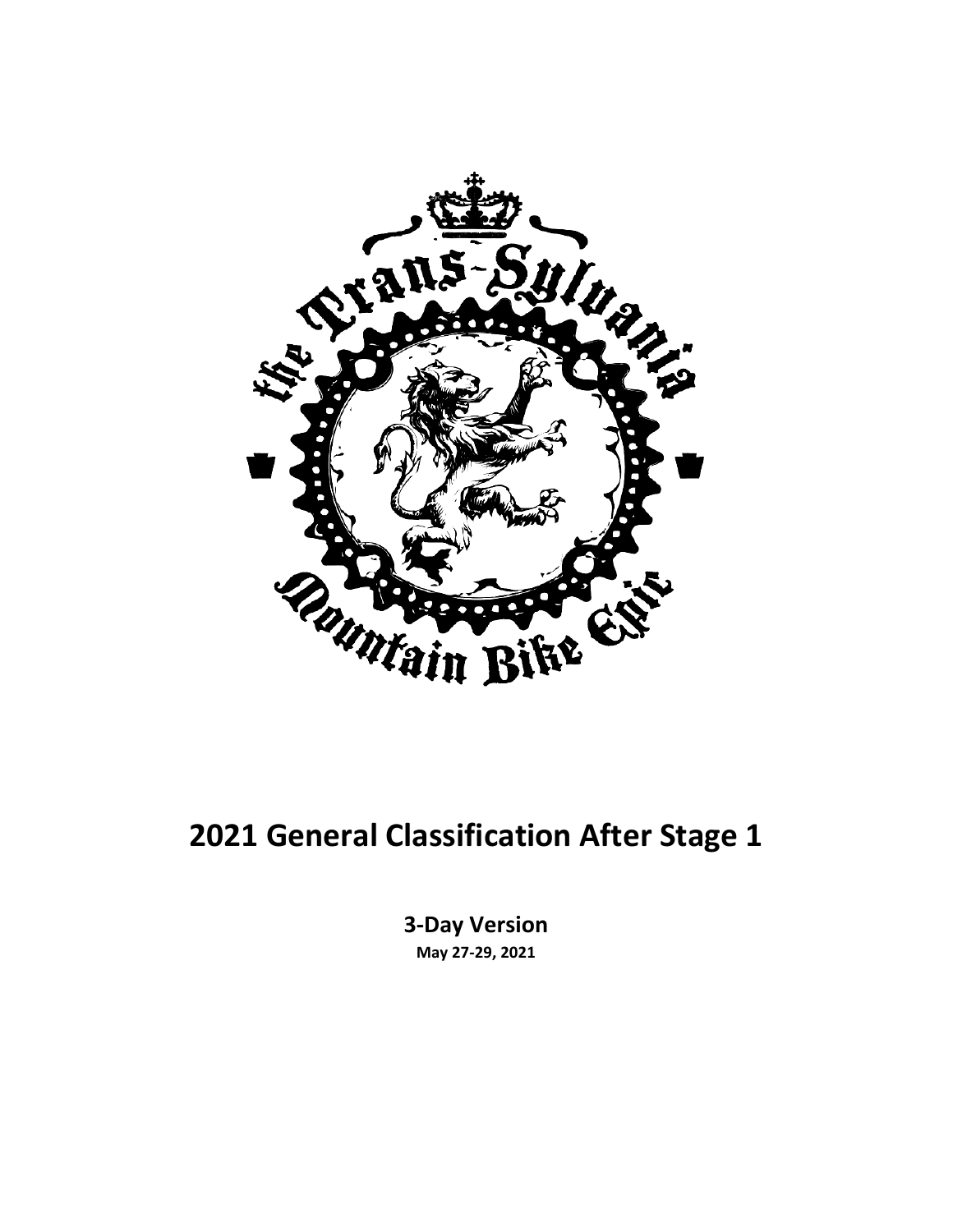### **OPEN MEN**

| <b>RANK</b>             | <b>BIB</b> | <b>NAME</b>               | Stage 1     | Stage 2 | Stage 3 | <b>Total Time</b> |
|-------------------------|------------|---------------------------|-------------|---------|---------|-------------------|
| 1                       | 315        | <b>JORDEN WAKELEY</b>     | 02:11:08.19 |         |         | 02:11:08.19       |
| $2^{\circ}$             | 311        | <b>MATT MOLLO</b>         | 02:19:09.79 |         |         | 02:19:09.79       |
| 3                       | 308        | <b>JOSH KUNZ</b>          | 02:28:43.91 |         |         | 02:28:43.91       |
| 4                       | 314        | <b>RYAN SINGER</b>        | 02:33:08.43 |         |         | 02:33:08.43       |
| 5                       | 312        | <b>TOM RUTKOWSKI</b>      | 02:34:17.70 |         |         | 02:34:17.70       |
| 6                       | 303        | <b>CHRIS DIMBERG</b>      | 02:45:15.14 |         |         | 02:45:15.14       |
| $\overline{\mathbf{z}}$ | 310        | <b>EVALDO LIBERATO</b>    | 02:57:16.23 |         |         | 02:57:16.23       |
| 8                       | 363        | <b>DAKOTA BROCKWAY</b>    | 03:01:08.14 |         |         | 03:01:08.14       |
| 9                       | 306        | <b>TIM GRESH</b>          | 03:11:41.72 |         |         | 03:11:41.72       |
| 10                      | 359        | <b>CHRISTOPHER WYNNYK</b> | 03:12:05.63 |         |         | 03:12:05.63       |
| 11                      | 305        | <b>ERIC GOLIKE</b>        | 03:14:28.80 |         |         | 03:14:28.80       |
| 12                      | 301        | <b>LARRY ALVAREZ</b>      | 03:15:54.47 |         |         | 03:15:54.47       |
| 13                      | 307        | <b>DALE HARNEY</b>        | 03:23:43.14 |         |         | 03:23:43.14       |
| 14                      | 300        | <b>WILL AJA</b>           | 03:29:29.12 |         |         | 03:29:29.12       |
| 15                      | 302        | <b>JUSTIN BOEHRET</b>     | 04:01:25.72 |         |         | 04:01:25.72       |
| 16                      | 304        | <b>CURTIS FARWELL</b>     | 04:34:01.11 |         |         | 04:34:01.11       |

# **OPEN WOMEN**

| <b>RANK</b>             | <b>BIB</b> | <b>NAME</b>                    | Stage 1     | Stage 2 | Stage 3 | <b>Total Time</b> |
|-------------------------|------------|--------------------------------|-------------|---------|---------|-------------------|
| 1                       | 360        | <b>CLEMENTINE NIXON</b>        | 02:43:24.35 |         |         | 02:43:24.35       |
| $\overline{2}$          | 333        | <b>ALEXANDRA CAMPBELLFORTE</b> | 02:49:51.86 |         |         | 02:49:51.86       |
| 3                       | 336        | <b>HEATHER COMPTON</b>         | 02:55:52.75 |         |         | 02:55:52.75       |
| 4                       | 337        | <b>CINDEY COPLEY</b>           | 03:06:49.18 |         |         | 03:06:49.18       |
| 5                       | 334        | <b>SHANNON CHORLEY</b>         | 03:30:44.56 |         |         | 03:30:44.56       |
| 6                       | 340        | <b>MARIA LOGAN</b>             | 03:52:39.00 |         |         | 03:52:39.00       |
| $\overline{\mathbf{z}}$ | 332        | <b>ERIN BREISACHER</b>         | 04:11:28.50 |         |         | 04:11:28.50       |
| 8                       | 338        | <b>AMANDA JENKINS</b>          | 04:38:39.08 |         |         | 04:38:39.08       |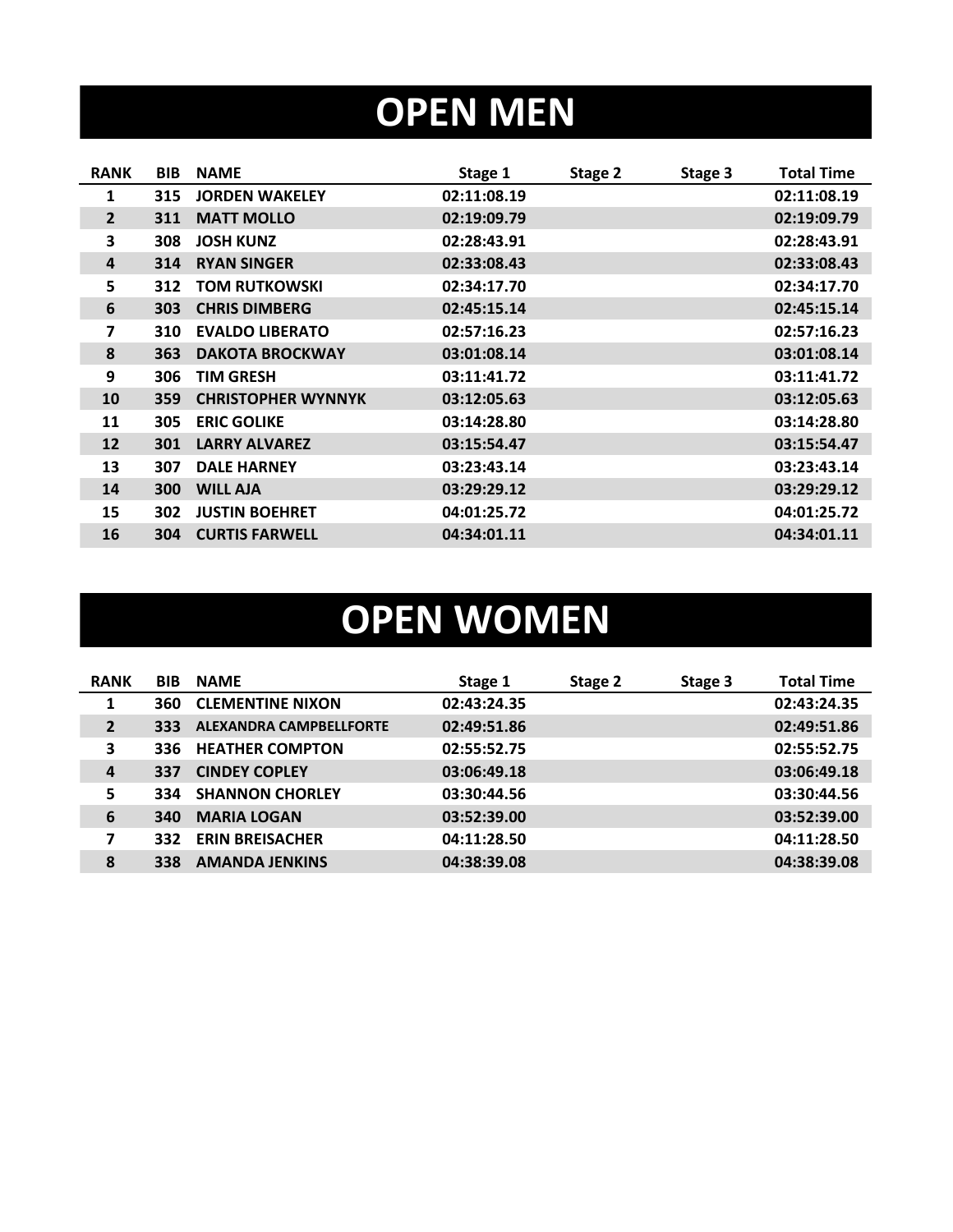#### **MEN 40-49**

| <b>BIB</b> | <b>NAME</b>             | Stage 1     | Stage 2 | Stage 3 | <b>Total Time</b> |
|------------|-------------------------|-------------|---------|---------|-------------------|
| 323        | <b>ADIN MAYNARD</b>     | 02:30:28.53 |         |         | 02:30:28.53       |
| 324        | <b>MARTY MCKEON</b>     | 02:36:40.18 |         |         | 02:36:40.18       |
| 321        | <b>JOSEPH HEINTZ</b>    | 02:56:57.57 |         |         | 02:56:57.57       |
| 318        | <b>JIM COSTELLO</b>     | 03:18:49.61 |         |         | 03:18:49.61       |
| 316        | <b>KEVIN BURGESS</b>    | 03:20:13.14 |         |         | 03:20:13.14       |
| 319        | <b>TRAVIS DANIELS</b>   | 03:29:00.89 |         |         | 03:29:00.89       |
| 322        | <b>MIKE JONES</b>       | 03:40:37.54 |         |         | 03:40:37.54       |
| <b>320</b> | <b>JOSEPH DICKERSON</b> | 04:09:24.96 |         |         | 04:09:24.96       |
| 317        | <b>TJ COSTA</b>         | 04:12:01.64 |         |         | 04:12:01.64       |
| 325        | <b>WILLIAM THRALL</b>   | 04:17:27.77 |         |         | 04:17:27.77       |
|            |                         |             |         |         |                   |

# **MEN 50+**

| <b>RANK</b>    | <b>BIB</b> | <b>NAME</b>            | Stage 1     | Stage 2 | Stage 3 | <b>Total Time</b> |
|----------------|------------|------------------------|-------------|---------|---------|-------------------|
| 1              | 326        | <b>DON BUCKLEY</b>     | 03:21:40.73 |         |         | 03:21:40.73       |
| $\overline{2}$ | 327        | <b>WILLIAM FARWELL</b> | 04:36:36.91 |         |         | 04:36:36.91       |
| 3              | 330        | <b>DAVID MEYERS</b>    | 04:51:41.16 |         |         | 04:51:41.16       |
| 4              | 328        | <b>ANDREW HARRISON</b> | 04:51:44.06 |         |         | 04:51:44.06       |
| $\blacksquare$ | 329        | <b>ERIK LENZING</b>    | <b>DNF</b>  |         |         | <b>DNF</b>        |

#### **WOMEN 40+**

| <b>RANK</b>    | <b>BIB</b> | <b>NAME</b>                  | Stage 1     | Stage 2 | Stage 3 | <b>Total Time</b> |
|----------------|------------|------------------------------|-------------|---------|---------|-------------------|
| 1              | 344        | <b>ANNE AUGUST</b>           | 02:46:23.50 |         |         | 02:46:23.50       |
| $\overline{2}$ | 346        | <b>LIZ BEGOSH</b>            | 03:07:31.78 |         |         | 03:07:31.78       |
| 3              | 352        | <b>DEBORAH LEEDALE-BROWN</b> | 03:22:29.71 |         |         | 03:22:29.71       |
| 4              | 349        | <b>MARIA DZIEMBOWSKA</b>     | 03:26:14.94 |         |         | 03:26:14.94       |
| 5              | 355        | <b>MELISSA PEREZ</b>         | 03:30:43.32 |         |         | 03:30:43.32       |
| 6              | 356        | <b>KARIN REEVE</b>           | 03:34:20.73 |         |         | 03:34:20.73       |
| 7              | 353        | <b>RACHEL LIBERATORE</b>     | 03:43:16.63 |         |         | 03:43:16.63       |
| 8              | 350        | <b>JENNY ELDER BRADY</b>     | 03:48:08.51 |         |         | 03:48:08.51       |
| 9              | 345        | <b>KIMARIE BECKER</b>        | 03:55:05.50 |         |         | 03:55:05.50       |
| 10             | 348        | <b>ANDREA DEVINE</b>         | 04:08:17.74 |         |         | 04:08:17.74       |
| $\blacksquare$ | 347        | <b>LISA COSTELLO</b>         | <b>DNF</b>  |         |         | <b>DNF</b>        |